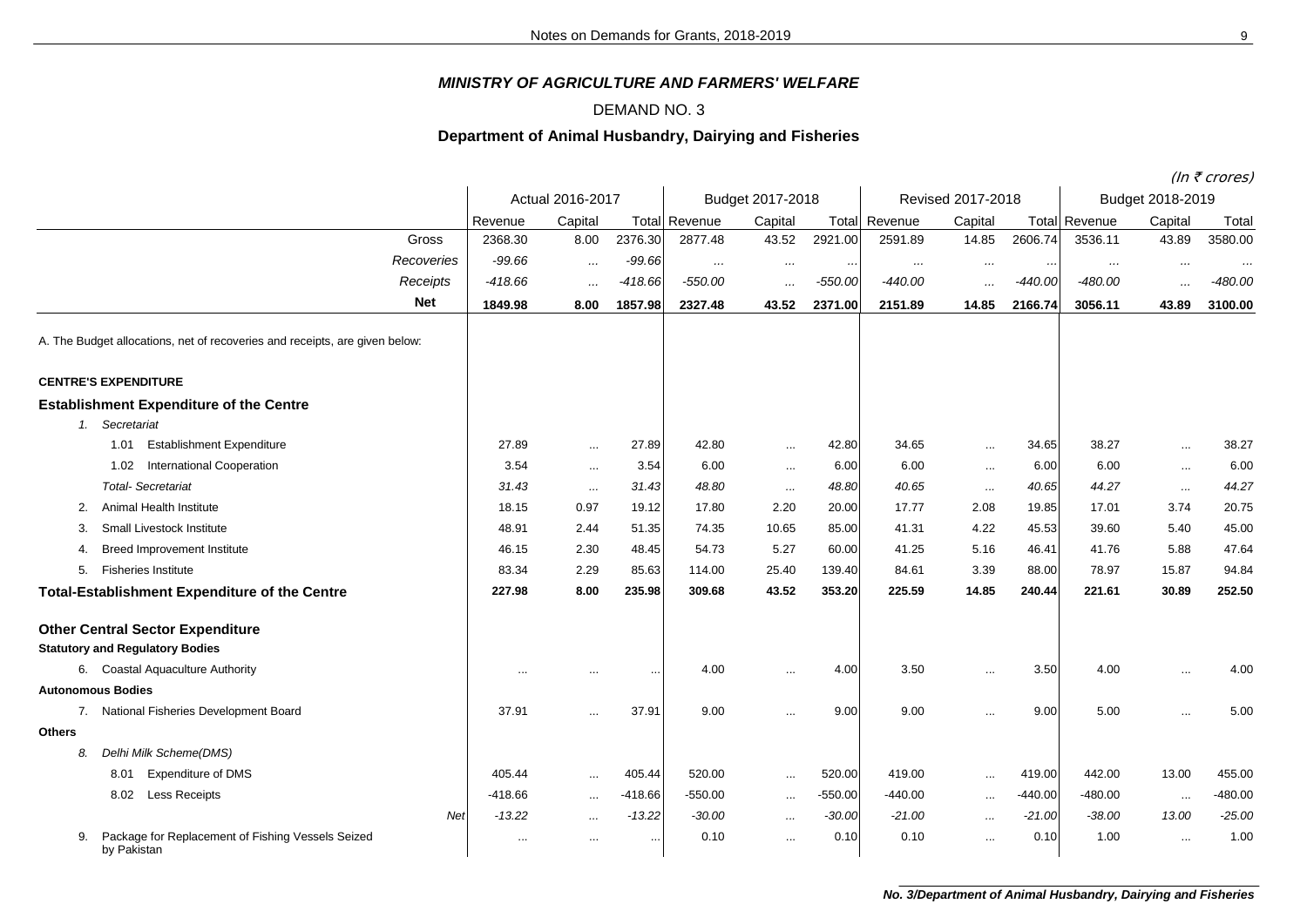Notes on Demands for Grants, 2018-2019 10

|                    |                                                                     |                    |                  |                    |                      |                   |                    |                    |                    |                    |                      |                   | (In $\bar{\tau}$ crores) |
|--------------------|---------------------------------------------------------------------|--------------------|------------------|--------------------|----------------------|-------------------|--------------------|--------------------|--------------------|--------------------|----------------------|-------------------|--------------------------|
|                    |                                                                     | Actual 2016-2017   |                  |                    | Budget 2017-2018     |                   |                    | Revised 2017-2018  |                    |                    | Budget 2018-2019     |                   |                          |
|                    |                                                                     | Revenue            | Capital          |                    | <b>Total Revenue</b> | Capital           | Total              | Revenue            | Capital            |                    | <b>Total Revenue</b> | Capital           | Total                    |
|                    | <b>Total-Others</b>                                                 | $-13.22$           | $\ddotsc$        | $-13.22$           | $-29.90$             | $\sim$            | $-29.90$           | $-20.90$           | $\cdots$           | $-20.90$           | $-37.00$             | 13.00             | $-24.00$                 |
|                    | <b>Total-Other Central Sector Expenditure</b>                       | 24.69              | $\cdots$         | 24.69              | $-16.90$             | $\sim$ $\sim$     | -16.90             | $-8.40$            | $\cdots$           | $-8.40$            | $-28.00$             | 13.00             | $-15.00$                 |
|                    | <b>TRANSFERS TO STATES/UTs</b>                                      |                    |                  |                    |                      |                   |                    |                    |                    |                    |                      |                   |                          |
|                    | <b>Centrally Sponsored Schemes</b><br><b>White Revolution</b>       |                    |                  |                    |                      |                   |                    |                    |                    |                    |                      |                   |                          |
| 10.                | National Dairy Plan/National Programme for Dairy Development        |                    |                  |                    |                      |                   |                    |                    |                    |                    |                      |                   |                          |
|                    | Programme Component<br>10.01                                        | 119.71             | $\cdots$         | 119.71             |                      | $\ddotsc$         |                    |                    | $\ddotsc$          | $\cdot$ .          |                      |                   |                          |
|                    | EAP Component<br>10.02                                              | 314.32             | $\ddotsc$        | 314.32             | $\ddotsc$            | $\cdots$          | $\ddotsc$          | $\ddotsc$          | $\cdots$           | $\cdots$           |                      | $\cdots$          | $\ddotsc$                |
|                    | Total- National Dairy Plan/National Programme for Dairy Development | 434.03             | $\cdots$         | 434.03             | $\cdot \cdot$        | $\cdots$          | $\ddotsc$          |                    | $\cdots$           | $\cdot$ .          |                      | $\cdots$          | $\ddotsc$                |
| 11.                | National Dairy Plan (EAP)                                           | $\ddotsc$          | $\sim$ $\sim$    | $\ddotsc$          | 390.00               | $\sim$ $\sim$     | 390.00             | 389.98             | $\cdots$           | 389.98             | 324.91               | $\cdots$          | 324.91                   |
| 12.                | National Programme for Dairy Development                            | $\cdots$           | $\cdots$         | $\ddotsc$          | 170.00               | $\cdots$          | 170.00             | 170.49             | $\ddotsc$          | 170.49             | 280.00               | $\ddotsc$         | 280.00                   |
| 13.                | Dairy Entrepreneurship Development                                  | 240.00             | $\ddotsc$        | 240.00             | 240.00               | $\cdots$          | 240.00             | 203.02             | $\ddotsc$          | 203.02             | 323.00               | $\ddotsc$         | 323.00                   |
| 14.                | Indigenous Breeds                                                   | 64.92              | $\ddotsc$        | 64.92              |                      | $\cdots$          | $\ddotsc$          |                    | $\cdots$           | $\sim$             |                      | $\ddotsc$         | $\ddotsc$                |
| 15.                | National Programme for Bovine Breeding                              | 39.68              | $\sim$ $\sim$    | 39.68              |                      | $\cdots$          | $\ddotsc$          | $\ddotsc$          | $\cdots$           | $\sim$             |                      | $\ddotsc$         | $\ddotsc$                |
| 16.                | National Mission on Bovine Productivity                             | 14.29              | $\sim$ $\sim$    | 14.29              |                      | $\ldots$          | $\ddotsc$          | $\cdots$           | $\cdots$           | $\sim$             |                      | $\cdots$          | $\ddotsc$                |
| 17.                | Rashtriya Gokul Mission                                             | $\cdots$           | $\cdots$         | $\cdots$           | 190.00               | $\cdots$          | 190.00             | 190.00             | $\cdots$           | 190.00             | 301.50               | $\cdots$          | 301.50                   |
| 18.                | Support to State Co-operative Dairy Federations                     | $\ddotsc$          | $\cdots$         | $\cdots$           | 1.00                 | $\ldots$          | 1.00               | 0.50               | $\ldots$           | 0.50               | 0.50                 | $\cdots$          | 0.50                     |
| 19.                | Livestock Census and Integrated Sample Survey                       | 20.83              | $\cdots$         | 20.83              | 34.20                | $\cdots$          | 34.20              | 34.20              | $\cdots$           | 34.20              | 64.20                | $\cdots$          | 64.20                    |
| 20.                | Livestock Health and Disease Control                                | 246.23             | $\ldots$         | 246.23             | 298.77               | $\ldots$          | 298.77             | 298.77             | $\ldots$           | 298.77             | 508.77               | $\ldots$          | 508.77                   |
| 21.                | National Livestock Mission                                          | 249.18             | $\ddotsc$        | 249.18             | 310.00               | $\cdots$          | 310.00             | 309.00             | $\ldots$           | 309.00             | 380.00               | $\cdots$          | 380.00                   |
| 22.                | Dairy Processing and Infrastructure Development                     | $\ddotsc$          | $\cdots$         | $\ddotsc$          | $\ddotsc$            | $\cdots$          | $\ddotsc$          | 37.00              | $\cdots$           | 37.00              | 37.00                | $\ddotsc$         | 37.00                    |
| 23.                | Fund<br>Dairying Through Cooperatives (EAP)                         | $\ddotsc$          | $\cdots$         |                    | $\ddotsc$            | $\cdots$          |                    | 0.01               | $\cdots$           | 0.01               | 0.01                 | $\cdots$          | 0.01                     |
|                    | <b>Total-White Revolution</b>                                       | 1309.16            | $\ddotsc$        | 1309.16            | 1633.97              | $\cdots$          | 1633.97            | 1632.97            | $\ddotsc$          | 1632.97            | 2219.89              | $\ddotsc$         | 2219.89                  |
|                    | <b>Blue Revolution</b>                                              |                    |                  |                    |                      |                   |                    |                    |                    |                    |                      |                   |                          |
| 24.                | <b>Inland Fisheries</b>                                             | 384.01             | $\ddotsc$        | 384.01             | $\ddotsc$            | $\cdots$          |                    | $\ddotsc$          | $\cdots$           | $\bullet$ .        | $\cdots$             | $\cdots$          |                          |
| 25.                | <b>Marine Fisheries</b>                                             | 3.80               |                  | 3.80               | $\ddotsc$            | $\cdots$          | $\ddotsc$          | $\ddotsc$          | $\cdots$           | $\sim$             | $\ddotsc$            | $\ddotsc$         |                          |
| 26.                | Integrated Development and Management of                            | $\ddotsc$          | $\cdots$         | $\ddotsc$          | 400.73               | $\cdots$          | 400.73             | 301.73             | $\cdots$           | 301.73             | 632.61               | $\cdots$          | 632.61                   |
|                    | <b>Fisheries</b><br>Fisheries and Aquaculture Infrastructure        |                    |                  |                    |                      |                   |                    |                    |                    |                    | 10.00                |                   | 10.00                    |
| 27.                | Development Fund                                                    | $\ddotsc$          | $\cdots$         |                    | $\ddotsc$            | $\cdots$          |                    | $\ddotsc$          | $\cdots$           | $\ddotsc$          |                      | $\cdots$          |                          |
|                    | <b>Total-Blue Revolution</b>                                        | 387.81             | $\cdots$         | 387.81             | 400.73               | $\cdots$          | 400.73             | 301.73             | $\cdots$           | 301.73             | 642.61               | $\cdots$          | 642.61                   |
|                    | 28. Actual Recoveries                                               | $-99.66$           | $\ddotsc$        | -99.66             | $\cdots$             | $\ldots$          | $\ddotsc$          | $\ddotsc$          | $\ldots$           | $\cdot$ .          | $\ddotsc$            | $\cdots$          | $\ddotsc$                |
| <b>Grand Total</b> | <b>Total-Centrally Sponsored Schemes</b>                            | 1597.31<br>1849.98 | $\cdots$<br>8.00 | 1597.31<br>1857.98 | 2034.70<br>2327.48   | $\cdots$<br>43.52 | 2034.70<br>2371.00 | 1934.70<br>2151.89 | $\ddotsc$<br>14.85 | 1934.70<br>2166.74 | 2862.50<br>3056.11   | $\cdots$<br>43.89 | 2862.50<br>3100.00       |
|                    |                                                                     |                    |                  |                    |                      |                   |                    |                    |                    |                    |                      |                   |                          |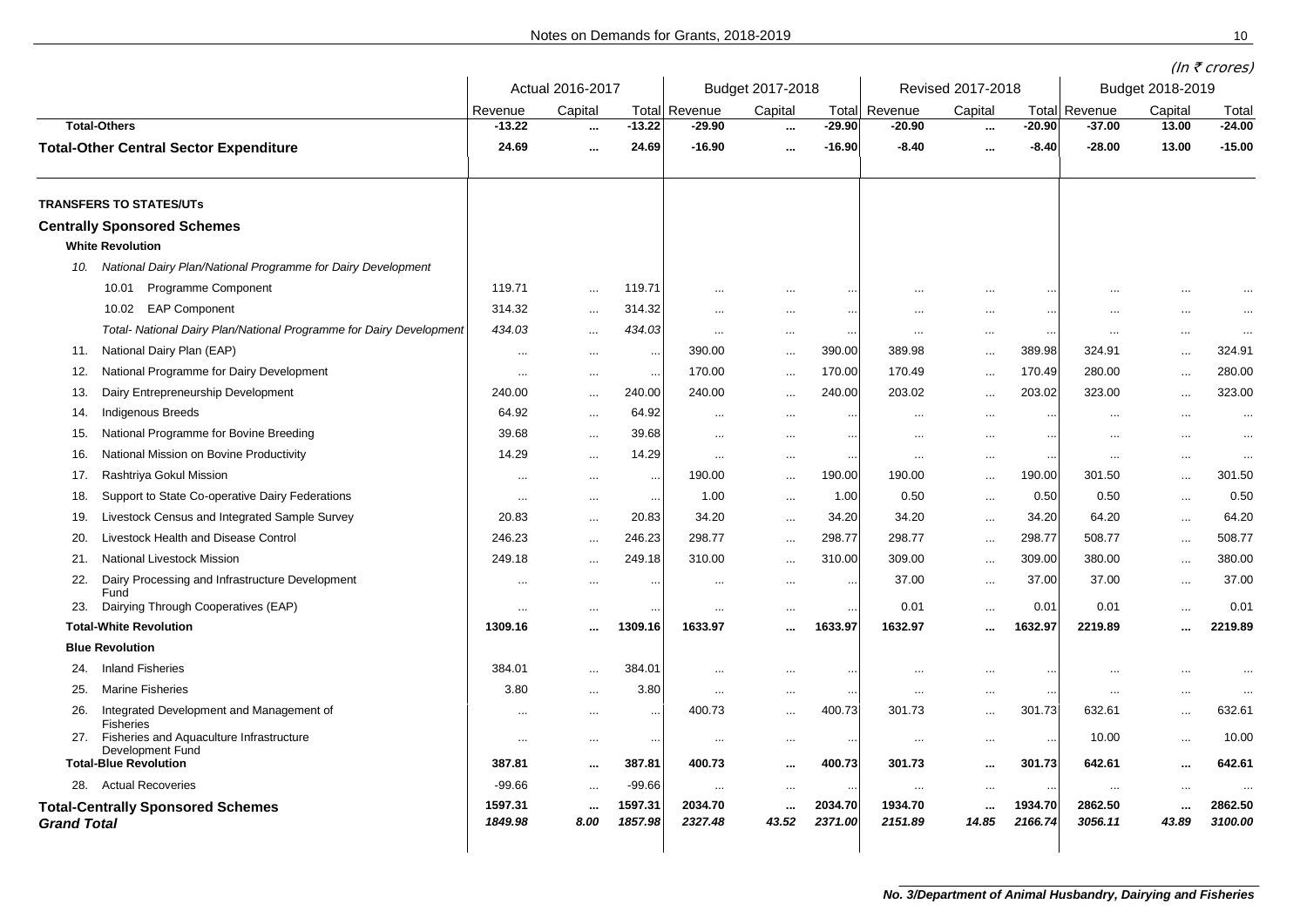|                                           |                                              |                   |                  |                   |                      |                   |                   |                   |                   |                   |                    |                 | 111112101007       |
|-------------------------------------------|----------------------------------------------|-------------------|------------------|-------------------|----------------------|-------------------|-------------------|-------------------|-------------------|-------------------|--------------------|-----------------|--------------------|
|                                           |                                              | Actual 2016-2017  |                  |                   | Budget 2017-2018     |                   |                   | Revised 2017-2018 |                   |                   | Budget 2018-2019   |                 |                    |
|                                           |                                              | Revenue           | Capital          |                   | <b>Total Revenue</b> | Capital           | Total             | Revenue           | Capital           |                   | Total Revenue      | Capital         | Total              |
|                                           |                                              |                   |                  |                   |                      |                   |                   |                   |                   |                   |                    |                 |                    |
|                                           | <b>B. Developmental Heads</b>                |                   |                  |                   |                      |                   |                   |                   |                   |                   |                    |                 |                    |
| <b>Economic Services</b>                  |                                              |                   |                  |                   |                      |                   |                   |                   |                   |                   |                    |                 |                    |
|                                           | Animal Husbandry                             | 284.61            | $\cdots$         | 284.61            | 430.68               | $\cdots$          | 430.68            | 393.13            | $\cdots$          | 393.13            | 593.62             | $\cdots$        | 593.62             |
| 2.                                        | Dairy Development                            | 630.16            | $\cdots$         | 630.16            | 734.00               | $\cdots$          | 734.00            | 743.00            | $\cdots$          | 743.00            | 843.37             | $\cdots$        | 843.37             |
| 3.                                        | Fisheries                                    | 117.54            | $\cdots$         | 117.54            | 140.09               | $\cdots$          | 140.09            | 110.20            | $\cdots$          | 110.20            | 137.51             | $\cdots$        | 137.51             |
| 4.                                        | Secretariat-Economic Services                | 31.41             | $\cdots$         | 31.41             | 48.80                | $\cdots$          | 48.80             | 40.65             | $\cdots$          | 40.65             | 44.27              | $\cdots$        | 44.27              |
| 5.                                        | Capital Outlay on Animal Husbandry           | $\cdots$          | 5.71             | 5.71              | $\cdots$             | 18.12             | 18.12             | $\cdots$          | 11.46             | 11.46             | $\cdots$           | 15.02           | 15.02              |
| 6.                                        | Capital Outlay on Dairy Development          | $\cdots$          | $\cdots$         | $\cdots$          | $\cdots$             | $\cdots$          | $\cdots$          | $\cdots$          | $\cdots$          | $\cdots$          | $\cdots$           | 13.00           | 13.00              |
|                                           | 7. Capital Outlay on Fisheries               | $\cdots$          | 2.29             | 2.29              | $\cdots$             | 25.40             | 25.40             | $\cdots$          | 3.39              | 3.39              | $\cdots$           | 15.87           | 15.87              |
| <b>Others</b>                             | <b>Total-Economic Services</b>               | 1063.72           | 8.00             | 1071.72           | 1353.57              | 43.52             | 1397.09           | 1286.98           | 14.85             | 1301.83           | 1618.77            | 43.89           | 1662.66            |
| 8.                                        | North Eastern Areas                          | $\cdots$          | $\cdots$         | $\sim$            | 159.61               | $\cdots$          | 159.61            | 160.61            | $\cdots$          | 160.61            | 286.32             | $\cdots$        | 286.32             |
| 9.                                        | Grants-in-aid to State Governments           | 775.52            | $\cdots$         | 775.52            | 807.43               | $\cdots$          | 807.43            | 697.43            | $\cdots$          | 697.43            | 1141.85            | $\cdots$        | 1141.85            |
| 10.                                       | Grants-in-aid to Union Territory Governments | 10.74             | $\cdots$         | 10.74             | 6.87                 | $\cdots$          | 6.87              | 6.87              | $\cdots$          | 6.87              | 9.17               | $\cdots$        | 9.17               |
| <b>Total-Others</b><br><b>Grand Total</b> |                                              | 786.26<br>1849.98 | $\cdots$<br>8.00 | 786.26<br>1857.98 | 973.91<br>2327.48    | $\cdots$<br>43.52 | 973.91<br>2371.00 | 864.91<br>2151.89 | $\cdots$<br>14.85 | 864.91<br>2166.74 | 1437.34<br>3056.11 | $\sim$<br>43.89 | 1437.34<br>3100.00 |

1.01. **Establishment Expenditure:** The provision is for expenditure of the Secretariat, network based information system at headquarter and contribution to different international bodies.

2. **Animal Health Institute:** Provision is for Animal Quarantine Services Stations and Chaudhary Charan Singh National Institute of Animal Health.

3. **Small Livestock Institute:** The provision is for Central Poultry Development Organization, Regional Fodder Stations and Central Sheep Breeding Farm.

4. **Breed Improvement Institute:** The provision is for Central Cattle Breeding Farms, Central Herd Registration Scheme and Central Frozen Semen Production & Training Institute.

5. **Fisheries Institute:**..The provision is for Fisheries Institutes which constitute Fisheries Survey of India, National institute of Fisheries post harvest technology & Training, Central Institute of Coastal Engineering for fisheries, Central institute for Fishermen Nautical Engineering & Training and Directorate of Aquatic Animal Health and Quarantine.

6. **Coastal Aquaculture Authority:**..The provision is for establishment related expenditure of the Coastal Aquaculture Authority situated at Chennai.

7. **National Fisheries Development Board:** The provision is for establishment related expenditure of the National Fisheries Development Board situated at Hyderabad.

8.01. **Expenditure of DMS:** The provision is for establishment related expenditure which is initially provided by Govt. and subsequently matched by revenue receipts from sale of milk and ghee etc.

9. **Package for Replacement of Fishing Vessels Seized by Pakistan:**..The provision is for the subsidy to the fishermen whose fishing vessels has been seized by Pakistan.

11. **National Dairy Plan (EAP):** The provision is for an externally aided project being implemented by NDDB with the network of end implementing agencies.

12. **National Programme for Dairy Development:**..The provision is for release of funds to different Milk Unions/State Milk Federations for approved projects.

13. **Dairy Entrepreneurship Development:** The provision is for the scheme being implemented through NABARD with the objective to generate subsidiary employment opportunities in the dairy sector in the country.

17. **Rashtriya Gokul Mission:** The allocation for National Programme for Bovine Breeding, Indigenous Breeds and new scheme of National Mission on Bovine Productivity have been clubbed together under Rashtriya Gokul Mission. The scheme aims to conserve and develop Indigenous Breeds in a scientific and holistic manner to increase bovine productivity.

 $(ln \, \bar{z} \, \text{cnrac})$